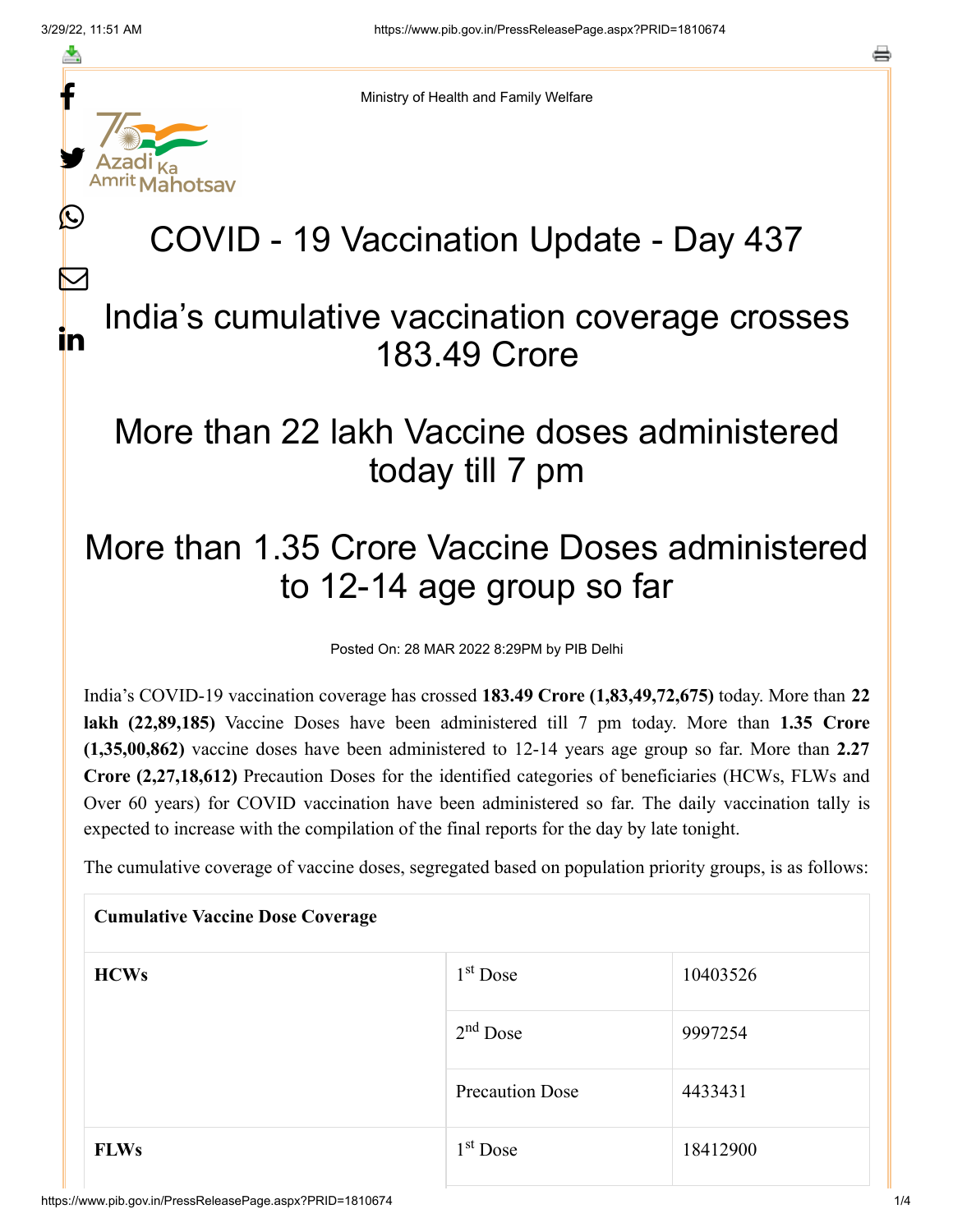| f            |                                              | $2nd$ Dose             | 17503787   |
|--------------|----------------------------------------------|------------------------|------------|
|              |                                              | <b>Precaution Dose</b> | 6817215    |
| $\bf \Omega$ | Age Group 12-14 years                        | $1st$ Dose             | 13500862   |
|              | Age Group 15-18 years                        | $1st$ Dose             | 56913111   |
|              |                                              | $2nd$ Dose             | 37439773   |
| in           | Age Group 18-44 years                        | $1st$ Dose             | 554368948  |
|              |                                              | $2nd$ Dose             | 464189872  |
|              | Age Group 45-59 years                        | 1 <sup>st</sup> Dose   | 202705853  |
|              |                                              | $2nd$ Dose             | 184923341  |
|              | Over 60 years                                | $1st$ Dose             | 126707548  |
|              |                                              | $2nd$ Dose             | 115187288  |
|              |                                              | <b>Precaution Dose</b> | 11467966   |
|              | Cumulative 1 <sup>st</sup> dose administered |                        | 983012748  |
|              | Cumulative 2 <sup>nd</sup> dose administered |                        | 829241315  |
|              | <b>Precaution Dose</b>                       |                        | 22718612   |
|              | <b>Total</b>                                 |                        | 1834972675 |

Today's achievement in the vaccination exercise, segregated by population priority groups, is as follows:

 $\text{HCWs}$  1<sup>st</sup> Dose 39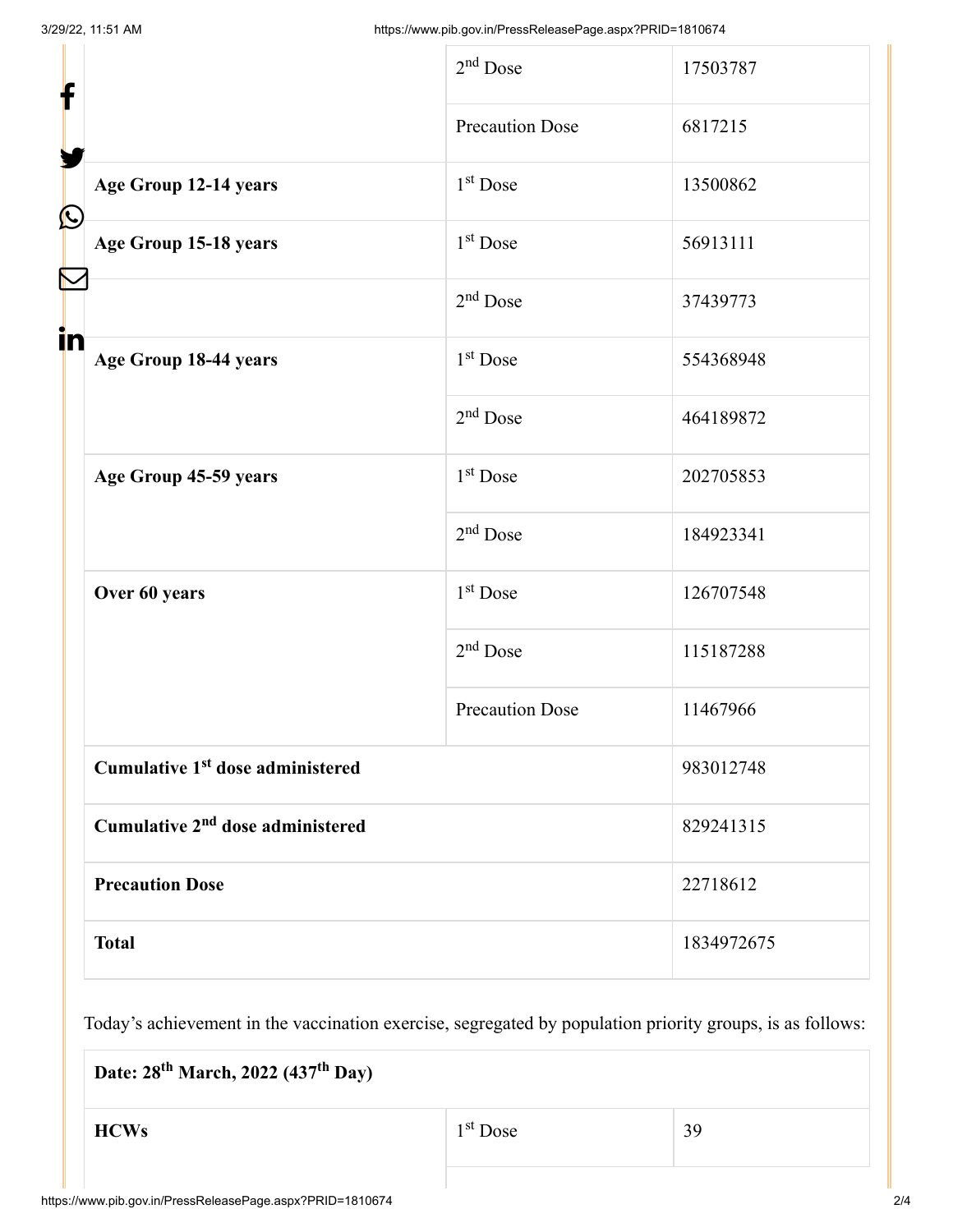| f                                            | $2nd$ Dose             | 669     |
|----------------------------------------------|------------------------|---------|
|                                              | <b>Precaution Dose</b> | 9357    |
| <b>FLWs</b><br>$\mathbf{\Omega}$             | $1st$ Dose             | 74      |
|                                              | $2nd$ Dose             | 1720    |
|                                              | <b>Precaution Dose</b> | 17634   |
| in<br>Age Group 12-14 years                  | $1st$ Dose             | 1114215 |
| Age Group 15-18 years                        | $1st$ Dose             | 78067   |
|                                              | $2nd$ Dose             | 186696  |
| Age Group 18-44 years                        | $1st$ Dose             | 60931   |
|                                              | $2nd$ Dose             | 503860  |
| Age Group 45-59 years                        | $1st$ Dose             | 9052    |
|                                              | $2nd$ Dose             | 117401  |
| Over 60 years                                | 1 <sup>st</sup> Dose   | 6266    |
|                                              | $2nd$ Dose             | 72638   |
|                                              | <b>Precaution Dose</b> | 110566  |
| Cumulative 1 <sup>st</sup> dose administered |                        | 1268644 |
| Cumulative 2 <sup>nd</sup> dose administered |                        | 882984  |
| <b>Precaution Dose</b>                       |                        | 137557  |
| <b>Total</b>                                 |                        | 2289185 |